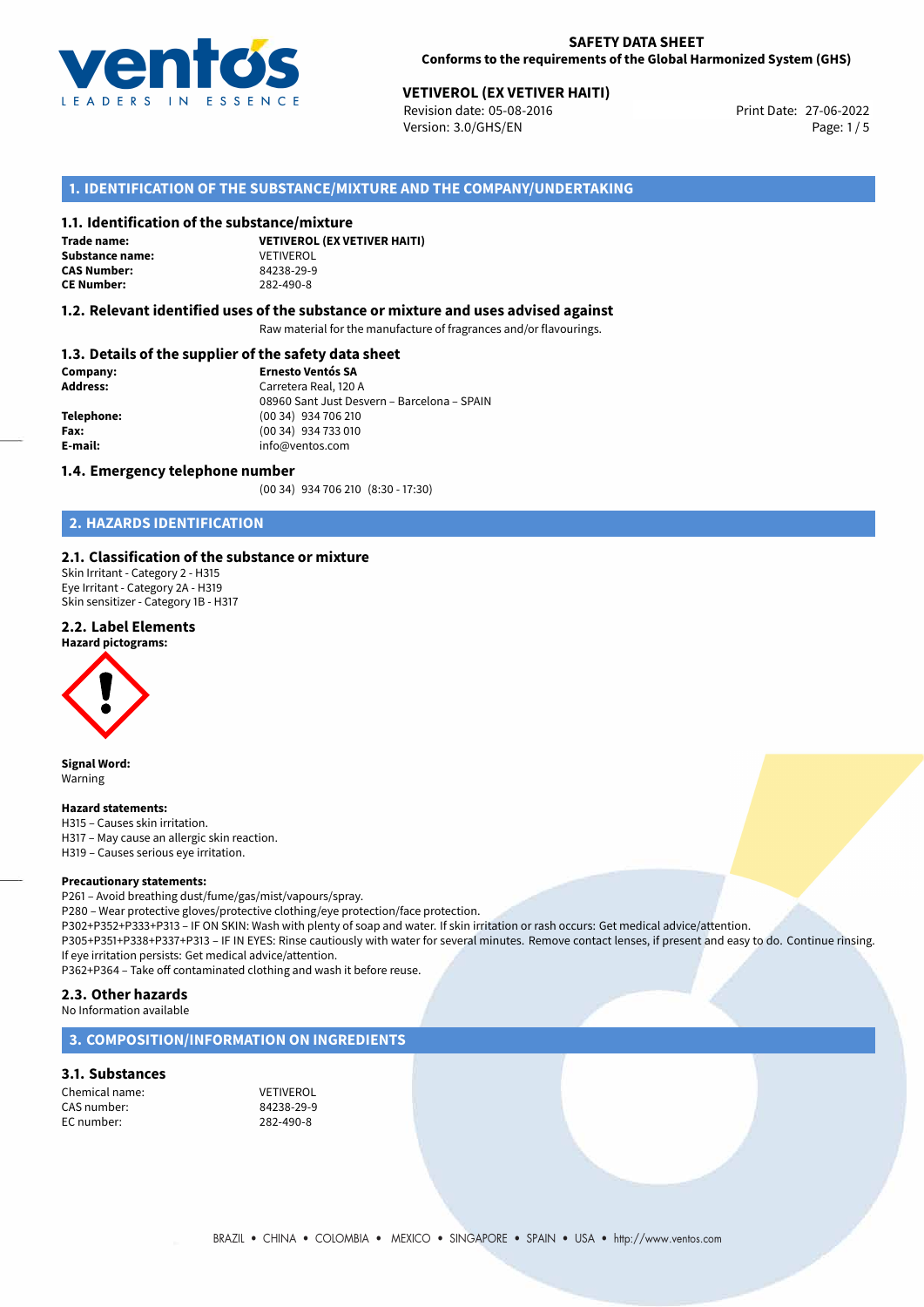

# **VETIVEROL (EX VETIVER HAITI)**<br>
Revision date: 05-08-2016<br> **Print Date: 27-06-2022**

Revision date: 05-08-2016 Version: 3.0/GHS/EN Page: 2 / 5

#### **Hazardous constituents:**

| <b>Chemical Name</b> | % (w/w)           | CAS No<br><b>EC No</b> | <b>Classification according to GHS</b>                                                                         |
|----------------------|-------------------|------------------------|----------------------------------------------------------------------------------------------------------------|
| <b>VETIVEROLS</b>    | $\geq$ 25; $<$ 50 |                        | Skin Irritant - Category 2 - H315<br>Eye Irritant - Category 2A - H319<br>Skin sensitizer - Category 1B - H317 |

[See the full text of the hazard statements in section 16.](#page-4-0)

#### **3.2. Mixtures**

Not applicable

# **4. FIRST-AID MEASURES**

# **4.1. Description of necessary first aid measures**

| Ingestion:    | Rinse mouth with water.                                                                                               |
|---------------|-----------------------------------------------------------------------------------------------------------------------|
|               | Obtain medical advice.                                                                                                |
|               | Keep at rest. Do not induce vomiting.                                                                                 |
| Eye contact:  | In case of contact with eyes, rinse immediately with plenty of water for at least 15 minutes and seek medical advice. |
| Inhalation:   | Remove person to fresh air and keep at rest.                                                                          |
|               | Seek immediate medical advice.                                                                                        |
| Skin contact: | Take off immediately all contaminated clothing.                                                                       |
|               | Thoroughly wash affected skin with soap and water.                                                                    |
|               | Seek medical attention if symptoms persist.                                                                           |

# **4.2. Most important symptoms and effects, both acute and delayed**

No information available.

## **4.3. Indication of any immediate medical attention and special treatment needed**

No information available.

# **5. FIRE-FIGHTING MEASURES**

## **5.1. Extinguishing Media**

Water spray, carbon dioxide, dry chemical powder or appropriate foam. For safety reasons do not use full water jet.

#### **5.2. Special hazards arising from the substance or mixture**

Known or Anticipated Hazardous Products of Combustion: Emits toxic fumes under fire conditions.

#### **5.3. Advice for firefighters**

High temperatures can lead to high pressures inside closed containers. Avoid inhalation of vapors that are created. Use appropriate respiratory protection. Do not allow spillage of fire to be poured into drains or watercourses. Wear self-contained breathing apparatus and protective clothing.

# **6. ACCIDENTAL RELEASE MEASURES**

#### **6.1. Personal precautions, protective equipment and emergency procedures**

Evacuate surronding areas. Ensure adequate ventilation. Keep unnecessary and unprotected personnel from entering. Do not breathe vapor/spray. Avoid contact with skin and eyes. Information regarding personal protective measures: see section 8.

#### **6.2. Environmental precautions**

To avoid possible contamination of the environment, do not discharge into any drains, surface waters or groundwaters.

#### **6.3. Methods and materials for containment and cleaning up**

Cover with an inert, inorganic, non-combustible absorbent material (e.g. dry-lime, sand, soda ash). Place in covered containers using non-sparking tools and transport outdoors. Avoid open flames or sources of ignition (e.g. pilot lights on gas hot water heater). Ventilate area and wash spill site after material pickup is complete.

#### **6.4. Reference to other sections**

Information regarding exposure controls, personal protection and disposal considerations can be found in sections 8 and 13.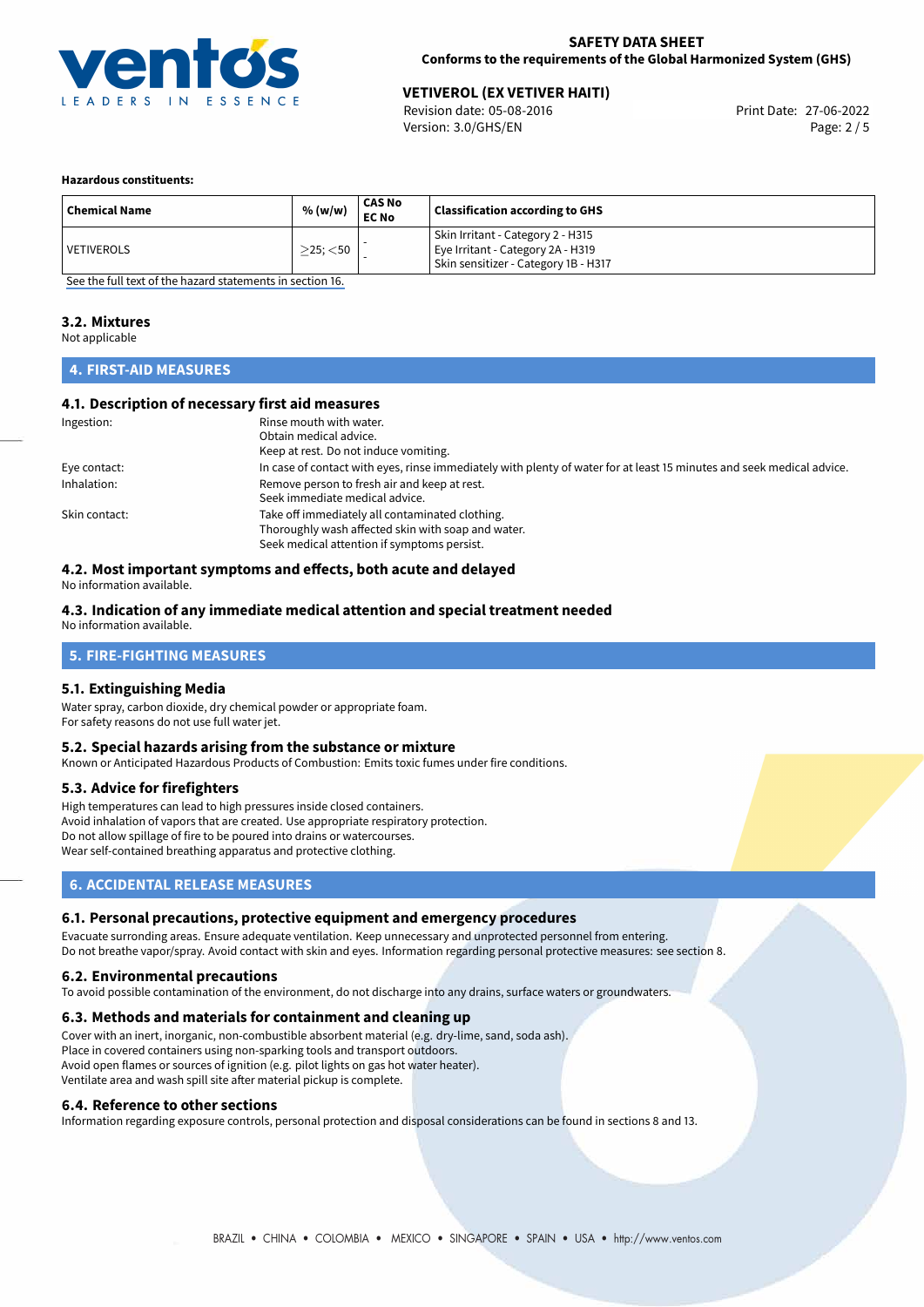

# **SAFETY DATA SHEET Conforms to the requirements of the Global Harmonized System (GHS)**

# **VETIVEROL (EX VETIVER HAITI)**<br>
Revision date: 05-08-2016<br>
Print Date: 27-06-2022

Revision date: 05-08-2016 Version: 3.0/GHS/EN Page: 3 / 5

# **7. HANDLING AND STORAGE**

# **7.1. Precautions for safe handling**

Do not store or handle this material near food or drinking water. Do not smoke. Avoid contact with the eyes, skin and clothing. Wear protective clothing and use glasses. Observe the rules of safety and hygiene at work. Keep in the original container or an alternative made from a compatible material.

# **7.2. Conditions for safe storage, including any incompatibilities**

Store in tightly closed and preferably full containers in a cool, dry and ventilated area, protected from light. Keep away from sources of ignition (e.g. hot surfaces, sparks, flame and static discharges). Keep away from incompatible materials (see section 10).

### **7.3. Specific end use(s)**

No information available.

**8. EXPOSURE CONTROLS AND PERSONAL PROTECTION**

#### **8.1. Control parameters**

Components with occupational exposure limits: None known.

#### **8.2. Exposure controls**

Measures should be taken to prevent materials from being splashed into the body. Provide adequate ventilation, according to the conditions of use. Use a mechanical exhaust if required.

#### **8.3. Individual protection measures, such as personal protective equipment**

| Eye/Face protection:             | Chemical safety goggles are recommended. Wash contaminated goggles before reuse.                                                            |
|----------------------------------|---------------------------------------------------------------------------------------------------------------------------------------------|
| Hand Protection:                 | Chemical-resistant gloves are recommended. Wash contaminated gloves before reuse.                                                           |
| Body protection:                 | Personal protective equipment for the body should be selected based on the task being performed and the risks<br>involved.                  |
| Respiratory Protection:          | In case of insufficient ventilation, use suitable respiratory equipment.                                                                    |
| Environmental exposure controls: | Emissions from ventilation or process equipment should be checked to ensure they comply with environmental<br>protection legislation.       |
|                                  | In some cases, filters or engineering modifications to the process equipment will be necessary to reduce emissions to<br>acceptable levels. |
|                                  |                                                                                                                                             |

# **9. PHYSICAL AND CHEMICAL PROPERTIES**

## **9.1. Information on basic physical and chemical properties**

| Appearance:                            | Liquid                    |
|----------------------------------------|---------------------------|
| Colour:                                | Conforms to standard      |
| Odour:                                 | Conforms to standard      |
| Odour theshold:                        | Not determined            |
| pH:                                    | Not determined            |
| Melting point/freezing point:          | Not determined            |
| Boling point/boiling range:            | Not determined            |
| Flash point:                           | $111^{\circ}$ C           |
| Evaporation rate:                      | Not determined            |
| Flammability:                          | Not determined            |
| Lower flammability/Explosive limit:    | Not determined            |
| Upper flammability/Explosive limit:    | Not determined            |
| Vapour pressure:                       | Not determined            |
| Vapour Density:                        | Not determined            |
| Density:                               | $0,985-1,005$ g/mL (20°C) |
| Relative density:                      | $0,985 - 1,005$ (20°C)    |
| Water solubility:                      | <b>INSOLUBLE IN WATER</b> |
| Solubility in other solvents:          | Not determined            |
| Partition coefficient n-octanol/water: | Not determined            |
| Auto-ignition temperature:             | Not determined            |
| Decomposition temperature:             | Not determined            |
| Viscosity, dynamic:                    | Not determined            |
| Viscosity, kinematic:                  | Not determined            |
| Explosive properties:                  | Not determined            |
| Oxidising properties:                  | Not determined            |
|                                        |                           |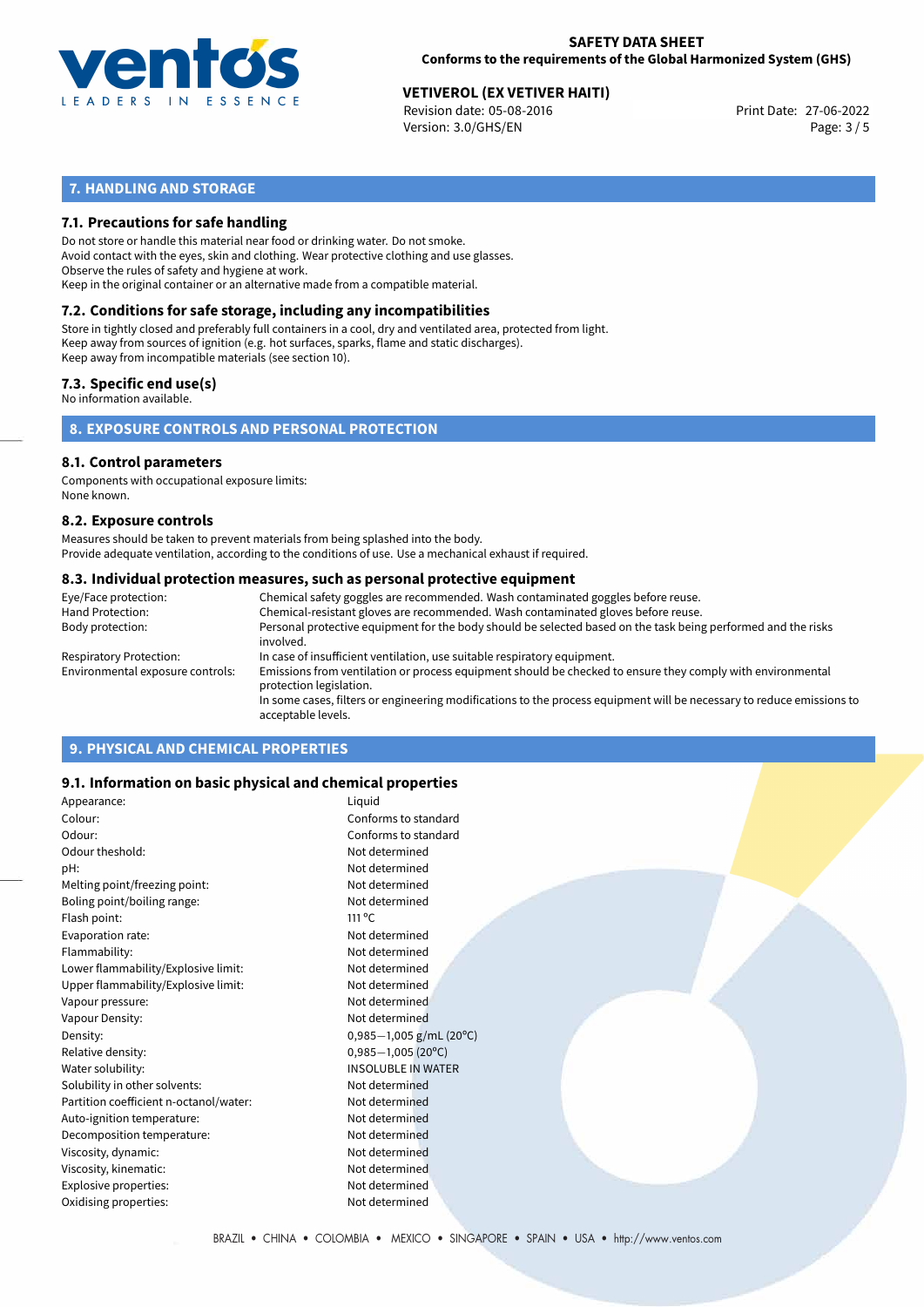

# **SAFETY DATA SHEET Conforms to the requirements of the Global Harmonized System (GHS)**

# **VETIVEROL (EX VETIVER HAITI)**<br>
Revision date: 05-08-2016<br>
Print Date: 27-06-2022

Revision date: 05-08-2016 Version: 3.0/GHS/EN Page: 4 / 5

# **10. STABILITY AND REACTIVITY**

#### **10.1. Reactivity**

No hazardous reactions if stored and handled as prescribed/indicated.

#### **10.2. Chemical stability**

The product is stable if stored and handled as prescribed/indicated.

#### **10.3. Possibility of hazardous reactions**

No hazardous reactions if stored and handled as prescribed/indicated.

#### **10.4. Conditions to Avoid**

Conditions to Avoid: Excessive heat, flame or other ignition sources.

#### **10.5. Incompatible materials**

Avoid contact with strong acids and bases and oxidizing agents.

#### **10.6. Hazardous decomposition products**

During combustion may form carbon monoxide and unidentified organic compounds.

# **11. TOXICOLOGICAL INFORMATION**

| <b>Acute toxicity</b>             | Based on the data available, the criteria for classification are not met. |
|-----------------------------------|---------------------------------------------------------------------------|
| <b>Skin corrosion/irritation</b>  | Causes skin irritation.                                                   |
| Serious eye damage/irritation     | Causes serious eye irritation.                                            |
| Respiratory or skin sensitisation | May cause an allergic skin reaction.                                      |
| <b>Germ cell mutagenicity</b>     | Based on the data available, the criteria for classification are not met. |
| Carcinogenicity                   | Based on the data available, the criteria for classification are not met. |
| <b>Reproductive toxicity</b>      | Based on the data available, the criteria for classification are not met. |
| <b>STOT-single exposure</b>       | Based on the data available, the criteria for classification are not met. |
| <b>STOT-repeated exposure</b>     | Based on the data available, the criteria for classification are not met. |
| <b>Aspiration hazard</b>          | Based on the data available, the criteria for classification are not met. |

# **12. ECOLOGICAL INFORMATION**

#### **12.1. Toxicity**

**Assessment:** Based on the data available, the criteria for classification are not met. **Experimental/calculated data:** No information available.

#### **12.2. Degradability**

No information available.

#### **12.3. Bioaccumulative potential** No information available.

**12.4. Soil mobility**

# No information available.

### **12.5. Other adverse effects**

See also sections 6, 7, 13 and 15 Do not allow to get into waste water or waterways.

# **13. DISPOSAL CONSIDERATIONS**

#### **13.1. Waste treatment methods**

Dispose of in accordance with national and local environmental regulations.